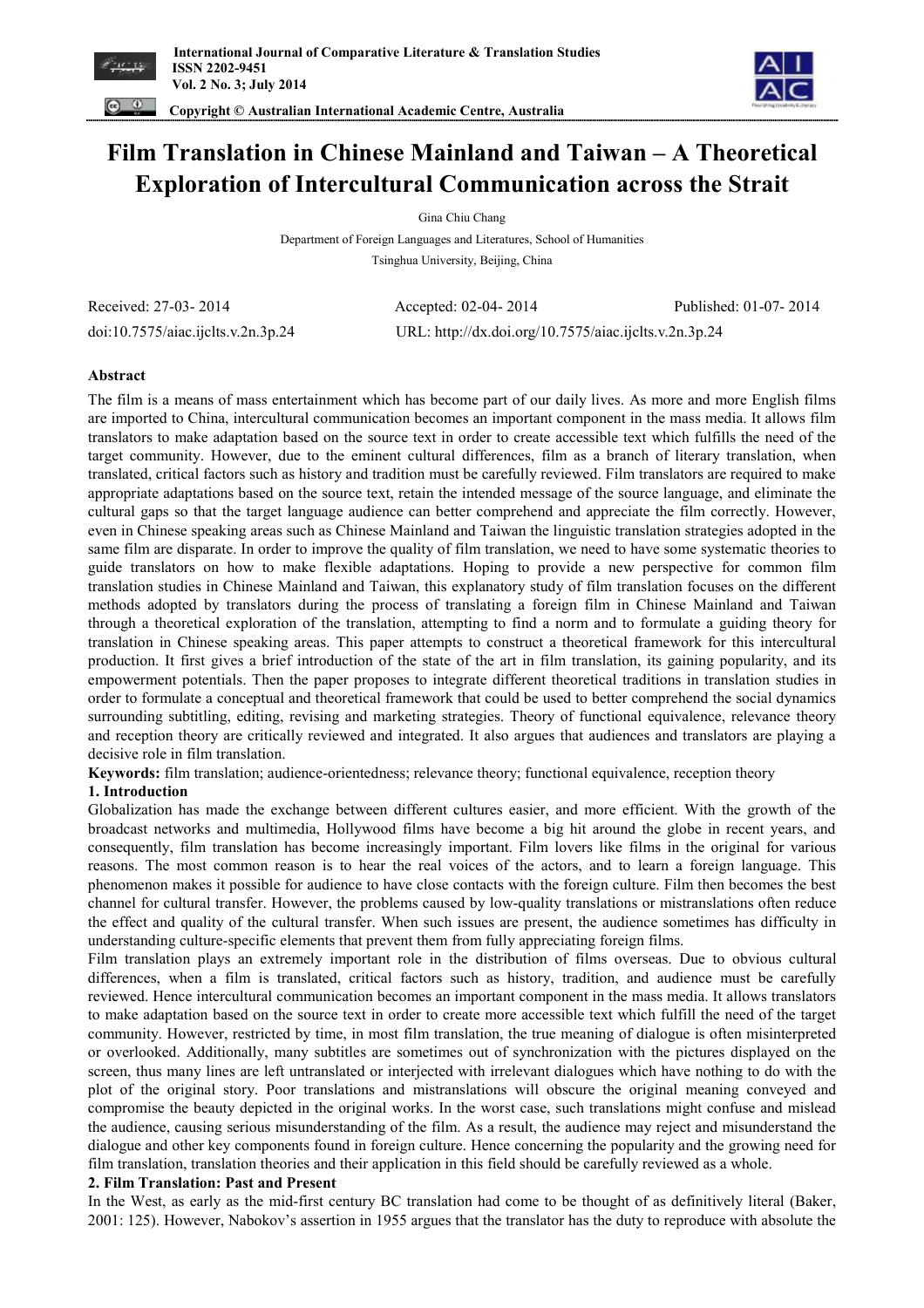whole text, and nothing but the text. Thus, it is important that the translator make adaptations toward the organizations of the linguistic expression in order to accommodate target audience's thinking patterns.

Renowned scholars like Holmes (1988), Gottlieb (2000), and Gambier (2003), focused their studies on film translation, emphasizing the process of translating the text to screen. Meanwhile others, like Nedergaard-Larsen (1993), Aixelá (1996), and Gutt (2000), examined the problem of cultural differences found in film translation. Gutt proposes:

if we ask in what respects the intended interpretation of the translation should resemble the original, the answer is: in respects that make it adequately relevant to the audience, that is, that offer adequate contextual effects; […] it should be expressed in such a manner that it yields the intended interpretation without putting the audience to unnecessary processing effort (Gutt, 2000: 107).

Film is also a purposeful activity for bonding different cultures. In the field of film translation, "a culture-specific reference does not exist of itself, but as the result of a conflict arising from any linguistically represented reference in a source text which, when transferred to a target language, poses a translation problem due to the nonexistence or to the different value (whether determined by ideology, usage, frequency, etc.) of the given item in the target language culture" (Aixelá, 1996: 57). According to Aixelá (1996), a culture-specific reference can be identified only when referred to a particular source language and a particular target language. However, in most cases, the film translator does not have active competence in both the source languages and the target languages, and lacks knowledge of cultural information. Thus, the culture-bound references became omitted, or untranslated, and it becomes more difficult for the target audience to understand the culture-bound contents.

Currently, there are still no concrete sets of global principles on translation theories to guide the study of film translations. Most of the studies conducted focused on particular translations of work itself, exploring the special techniques and methods applied. The Chinese scholars devoted to the study of film translation are Zhang Chunbai (1998), Zhao (2000), Li (2001), and Qian (2004). They did their researches on film translation from different perspectives, but there is no comparative study across the strait in film translation yet.

*2.1 Film Translation Trend in Historical Perspective* 

The history of Chinese-language cinema has separate threads of development. Before Chinese Mainland was fully liberated in 1949, Chinese cinema had its slow and difficult start under the influence of Hollywood and European imported films. The first sound film from the United States was introduced into Chinese Mainland in 1929. However, full-length film translation in Chinese Mainland started formally in the late 1940s. Changchun Film Studio, the biggest studio of Northeast China, was the first to start film dubbing in 1949. Next, in 1950, the Shanghai Film Studio set up a dubbing department and dubbed its first film which was a Russian film entitled *The Little Hero*. In 1978, after the Mainland opened to the outside world, there began a continuous boom of film translation. As a result, the government loosened up its control over the import of foreign films.

The China Film Distribution Company, which is Chinese Mainland's sole film import and distribution institution, generally adhered to the following principles when importing foreign films:

– Films that are related to violence, pornography, political or religious propaganda are excluded

– The Company stipulates that American films should not exceed 50% of all imported films (Qian, 2004: 54).

There have been significant changes in Chinese foreign film policy in the last decade. Despite the Chinese central government's limitation on imported films, and new policies to encourage Chinese businesses to invest in film production, foreign films continue to represent <sup>a</sup> considerable share of the Chinese market.

| Table 1. Production, Dubbing and Showing of Films in Chinese Mainland (2000-2011) |  |  |  |
|-----------------------------------------------------------------------------------|--|--|--|
|                                                                                   |  |  |  |

| Year |         |                | Production and Dubbing |        |                   |              | Film Showing  |                   |
|------|---------|----------------|------------------------|--------|-------------------|--------------|---------------|-------------------|
|      |         | Local Films    |                        | Dubbed | Showing           | Local Films  | Spectators    | Imported<br>Films |
|      | Feature | Cartoons       | Popular                |        |                   | of which     |               | of which          |
|      | Films   |                | Science<br>Films       | Films  |                   | # Cinemas    | (10000)       | # Cinemas         |
|      | (film)  | (reel)         | (reel)                 | (reel) | (10000)<br>times) | and Theatres | person-times) | and<br>Theatres   |
| 2011 | 25      |                |                        | 358    | 76                | 75           | 2 7 9 2       | 2668              |
| 2010 | 19      | $\overline{2}$ |                        | 151    | 55                | 54           | 2 2 8 9       | 2 1 7 4           |
| 2009 | 11      |                |                        | 284    | 44                | 43           | 1938          | 1844              |
| 2008 | 17      | 8              |                        | 248    | 35                | 34           | 1456          | 1381              |
| 2007 | 9       |                |                        | 211    | 33                | 32           | 1 3 8 5       | 1 2 7 7           |
| 2006 | 9       |                |                        | 312    | 27                | 26           | 1 2 5 4       | 1 1 7 3           |
| 2005 | 13      |                |                        | 183    | 28                | 26           | 1 509         | 1 3 2 3           |
| 2004 | 12      | 1              |                        | 248    | 24                | 23           | 1 3 6 4       | 1 1 8 3           |
| 2003 | 9       | 10             | $\overline{2}$         | 216    | 20                | 19           | 971           | 870               |
| 2002 | 10      | $\mathfrak{2}$ | 11                     | 204    | 20                | 17           | 1 1 9 8       | 921               |
| 2001 | 12      | $\mathfrak{2}$ | 8                      | 237    | 18                | 17           | 1 5 5 3       | 1 3 1 5           |
| 2000 | 10      | 20             | 12                     | 438    | 18                | 17           | 1794          | 1452              |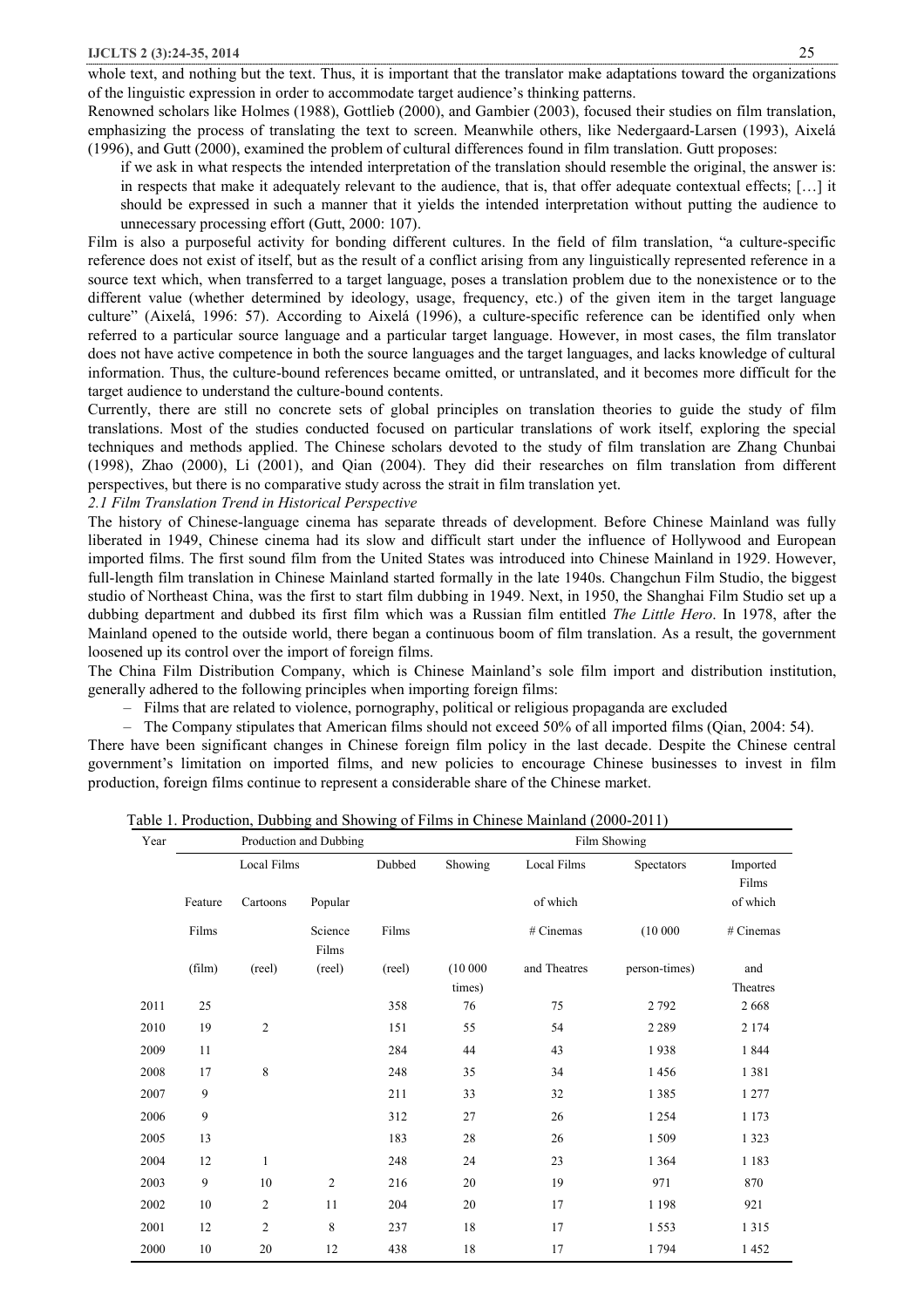Note: Data in this table are provided by Shanghai Municipal Administration of Culture, Radio, Film & TV.<sup>1</sup> In Taiwan, silent film was first introduced by the Japanese in 1901. However, due to the political situation, the language barrier made films exclusive to either Taiwanese dialect audiences or Japanese audiences. In 1927, the first film with sound appeared. All films still had to be subtitled according to the colonizer's language: Japanese. A significant change occurred after Japanese colonization. With the rule of Chinese government after World War II, the cinema was used as an instrument by the KMT party authority. There were only two film agencies: 1) The Nationalist party's film agency: Farming and Education Film Company, and 2) The provincial government's film agency: Taiwan Film Culture Company. Censorship forces, linguistic and tax policies coming from the government restricted the development of commercial films. The film industry existed only for a political function. A rapid modernization in Taiwan began in the 1960s. It was in the 1980s that the cinema began to transform from under the control of authority to authorship, and that Taiwan nativism from the aboriginal perspectives began to receive attention (Yeh & Davis, 2005).

In contrast to the limitations found on the import of foreign films in Chinese Mainland, foreign films take up the majority of the film market in Taiwan. However, there has been a change in the film market distribution in Taiwan. As shown in the following table, there has been a significant increase in the production of local films in Taiwan in the past decade.

| Year | Local Films           | Imported Films from Hong<br>Other Imported Films |                       |
|------|-----------------------|--------------------------------------------------|-----------------------|
|      |                       | Kong and Chinese Mainland                        |                       |
|      | # of Films/Percentage | # of Films/Percentage                            | # of Films/Percentage |
| 2011 | 65                    | 37                                               | 391                   |
|      | 13.18%                | 7.51%                                            | 79.31%                |
| 2010 | 50                    | 39                                               | 391                   |
|      | 10.42%                | 8.13%                                            | 81.45%                |
| 2009 | 48                    | 35                                               | 348                   |
|      | 11.14%                | 8.12%                                            | 80.74%                |
| 2008 | 36                    | 31                                               | 351                   |
|      | 8.61%                 | 7.42%                                            | 83.97%                |
| 2007 | 42                    | 32                                               | 342                   |
|      | 9.44%                 | 7.75%                                            | 82.81%                |
| 2006 | 27                    | 43                                               | 302                   |
|      | 7.26%                 | 11.56%                                           | 81.18%                |
| 2005 | 40                    | 58                                               | 309                   |
|      | 9.83%                 | 14.25%                                           | 75.92%                |
| 2004 | 25                    | 48                                               | 246                   |
|      | 7.84%                 | 15.05%                                           | 77.12%                |
| 2003 | 14                    | 48                                               | 222                   |
|      | 4%                    | 16%                                              | $80\%$                |
| 2002 | 21                    | 45                                               | 246                   |
|      | 6.73%                 | 14.42%                                           | 78.84%                |
| 2001 | 17                    | 105                                              | 222                   |
|      | 4.94%                 | 30.52%                                           | 64.54%                |
| 2000 | 38                    | 128                                              | 280                   |
|      | 8.52%                 | 28.7%                                            | 62.78%                |

Table 2. Film Market Distribution in Taiwan  $(2000-2011)^2$ 

<sup>1</sup> Statistics Shanghai. 22.13 Production, Dubbing and Showing of Films (1978 $\sim$ 2010)[EB/OL]. [2012-02-20]. http://www.stats-sh.gov.cn/tjnj/nje11.htm?d1=2011tjnje/E2213.htm. http://www.taiwancinema.com/IVaTrackback/trackback.asp?id=132.

<sup>2</sup> Taiwan Cinema. [EB/OL]. (2012 01-16) [2012-02-20].

 $\overline{a}$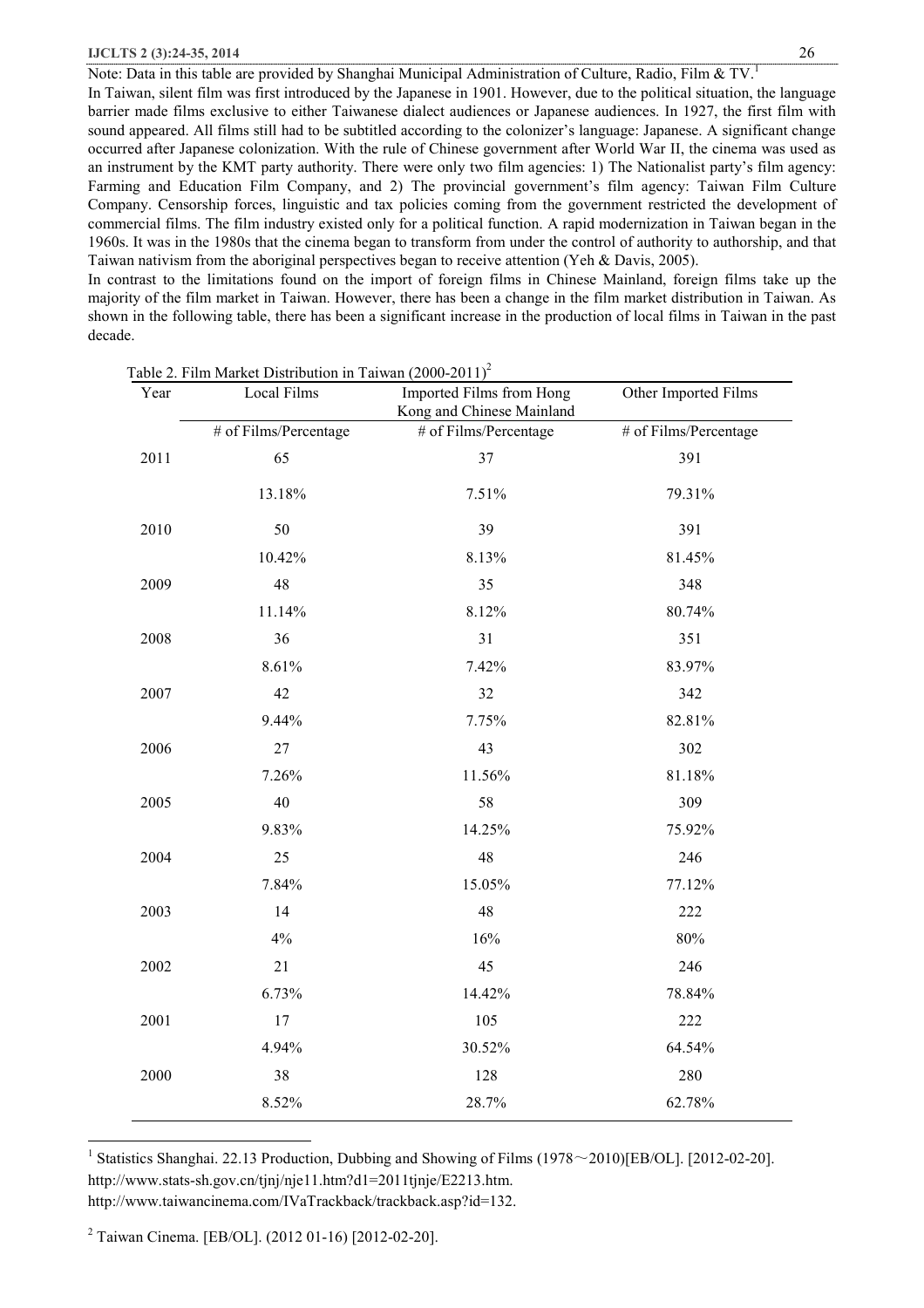On the other hand, at the turn of the 20th century, the United States established its position by focusing on the development of its cultural and economic progress through films. American film companies flourished between the 1930s and the 1950s. American film industries dominated the entire film industry as the recording equipment were being monopolized. It is also then that the American values began to be spread all over the world through Hollywood productions.

#### *2.2 Key Issues in Film Translation Today*

Film is a fairly new genre of literary works. It is a means of mass entertainment in the form of sound and images composed of an artistic language with aesthetic appeal consisting of scenes, written dialogues, recorded speech, recorded music, and recorded sounds and sound effects. Foreign films are translated to accommodate the language institution of the general public, eliminate the language barrier, and to help audience gain a better understanding of the films. However, there is no dominant or leading theory for film translators to follow. Research in the field of film translation does not keep pace with the popularity and prosperity of foreign audiovisual products.

Film translation is a form of adaptation. It is the transfer of a film from a source culture into the target culture carried out through a complicated process interwoven by language and culture which can be generally divided into two parts. The first part is composed of the transition from the original text recreation to the transadaptation of the text, and from the transadaptation of the text to translation. The second part is composed of the transition from the original text recreation to translation. Varela (1998:15) points out that as audiovisual texts receive more attention, the need to transfer such texts to other societies enhances the role of translators. Due to its visibility, film translation is easily criticized by its viewers; especially bilingual viewers. Film translators are bound to face not only the time and space constraints of the film, but also the fact that there is always someone among the viewers who can grasp considerably well what is said by the people on the screen (Trosborg, 1997: 309-338).

#### **3. Criteria and Principles of Film Translation**

Film is made up of frames, a series of frames is a shot, several shots make a scene and scenes make up the sequences that together constitute the film. The dialogue joins these components like beads on a single thread. Film translation involves the transmission of the information from the source language into the target language. It functions as a bridge for communication between the source language and the target language. One of the most difficult problems in film translation is found in the differences between the source culture and target culture. It requires the use of simple and clear-cut words which are meanwhile culturally loaded. People often look at things from their own perspectives. Each culture contains specific elements which are unique. Hence the conventions of film translation and reception may vary from culture to culture. There are generally four major principles to adhere in film translation: informational principle, cultural principle, aesthetic principle, and commercial principle.

Film is a reflection on life and a bridge in the communication between cultures. However, the translation of culturespecific elements in a film is often considered as one of the most difficult tasks for a film translator. Baker (1992) claimed that the expression of the source language words may express a concept which is totally unknown in the target culture, and the concepts, whether abstract or concrete, may be related to a religious belief, a social custom, or even a type of food. These culture-specific elements, culturally-loaded terms, and idioms make translation extremely difficult. Hence, the translator has to be equipped with knowledge of both cultures in order to produce a satisfying translation.

In film translation, there are different applications of translation theories performed according to the different texts involved. The decision on the theories to be applied to guide film translation is often made on the basis of several factors, such as historical contexts, traditions, the technique which the audience is accustomed to, and the position of both the target and the source cultures. Nida points out that there are three critical factors in translation: "(1) the nature of the message, (2) the purpose or purposes of the author and, by proxy, of the translator, and (3) the type of the audience" (Nida, 1964: 127). He believes anything that can be said in one language can be said in another language unless the form plays an indispensable role in the messages. Translation consists in "reproducing in the receptor language the closest natural equivalence of the SL message, first in forms of meaning, and secondly in terms of style" (Nida, 1993: 88).

A film also combines diverse disciplines; each of which may have their own rules of aesthetics. In the process of translation the translator needs to translate the film in a series of creative activities. A good transmission should maintain the beauty and essence of the source message. Hence the aesthetic reception in film translation helps keep the focus on the audience's experience and the role in recreating literary works. Furthermore, people of different cultural backgrounds may share the same appreciation for a film because they are capable of drawing inferences through action, and that inferences they make as viewers or hearers follows the principle of relevance because every act of ostensive communication delivers the presumption of its own optimal relevance. By considering information that it conceives to be relevant to the message, it allows variances between the source and target texts. Relevance theory guides the film translator through allowing the audience to draw the implicit inferences from a translated film.

Commercial principle emphasizes the social and economic profits produced by the film. A film must have a commercial value. Liu (1999:49) claimed, given that the original language in the content should be translated (that is, there is commercial value), then the community should accept the target language conversion, and should not rigidly adhere to the primitive level of readability.

#### **4. The Translation of Film Titles**

The languages used within a race or society reflect an important aspect of its culture. Eminent cultural gap can be found between the East and the West. It is often believed that when compared to the West, the Chinese culture is rather demure and conservative. However, there is a cultural gap even among Chinese speaking areas such as Chinese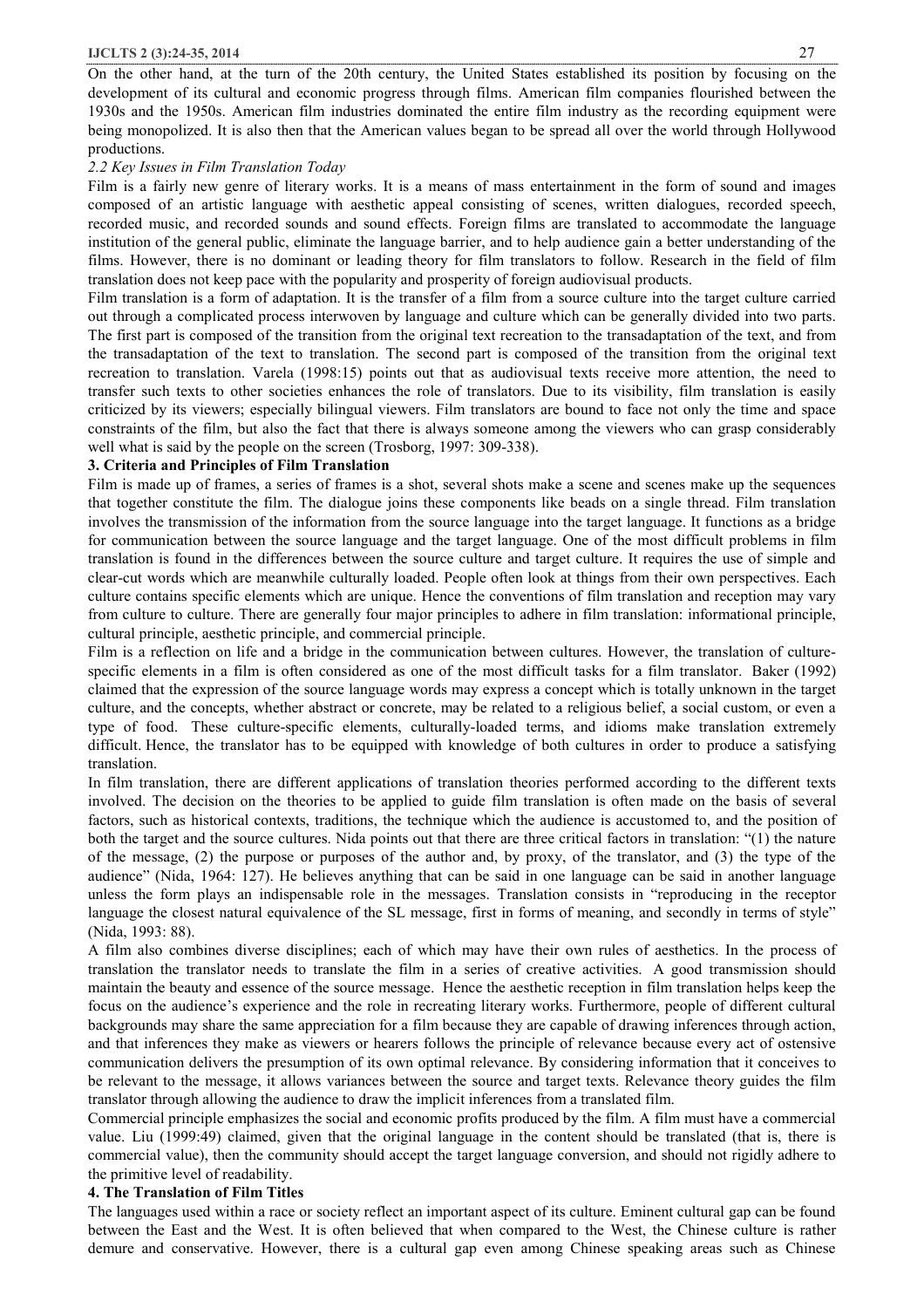#### **IJCLTS 2 (3):24-35, 2014** 28

Mainland and Taiwan. Such difference can be found immediately from its translation of film titles. Difference and similarities exist in Chinese Mainland and Taiwan due to various reasons such as: 1) socio-cultural reasons left from historical events, 2) different emphases on translation values, and 3) different methods adopted to accommodate to its audience which is crucial for its film promotion. Hence, the translator needs to make changes or reconstruct the film accordingly in order for the target audience to be able to infer the source text producer's intended text content and function. Trosborg (1997: ix) claimed, "conventions may differ not only between genres but also between 'identical' genres in different cultures. […] Text-type conventions are inter-related with speech-act rules and with situational dimensions".

Mutual adaptability between Chinese and western translation theories is necessary for film translation. Adaptation in literary translation is, in its essence, a transmission of the information in the original and a reproduction of the original as an artistic work in the target language at the same time. Nevertheless, the translator's recreation is a key factor in deciding the artistic value of the translation. The traditional Chinese translation theories centers on Yan Fu's "*信*、*达*、*雅*<sup>3</sup> " ("faithfulness, expressiveness and elegance"). Yan Fu was among the first Chinese scholars who introduced Western philosophy systematically into Chinese Mainland through translating foreign works into Chinese such as works by T. H. Huxley, Herbert Spencer, and John Stuart Mill. The criteria for translation which he proposed laid emphasis on the role of the translator, and stressed the difficulties in translation: faithfulness in the equivalents of meanings, expressiveness in the equivalents of the styles, and elegance in the equivalents of the functions. It is to say that all translators must observe, focusing attention on the relationship of the source texts and target texts, and not merely strive for functional equivalence as proposed by Nida. Alongside, Guo Moruo is another influential Chinese scholar whose translations of foreign works into Chinese such as works by Goethe, Friedrich von Schiller, Upton Sinclair, Tolstoy, and Ivan Turgenev have earned him great popularity in Chinese Mainland. Guo Moruo once said translation is a creative work. A good translation can equal the original, or may even exceed the original. Hence, translation is not mediocre work, and sometimes it is more difficult than writing.

Following are some of the examples on the disparity<sup>4</sup> found among some of the more well-received films in Chinese Mainland and Taiwan:

Example 1: *Chronicle* (2012) Chinese Mainland: 《夺命异能》 *duó mìng yì néng*  (the lethal special power) Taiwan: 《超能失控》 *chāo néng shī kòng*  (super power lost control)

*Chronicle* is an American science fiction drama film directed by Josh Trank, and written by Max Landis based on a story by both. The plot centers around three Seattle highschool seniors who formed a bond after gaining telekinetic abilities from an unknown object. Their super powers were first used for mischief and personal gain. However, as the story developed, one of them turned towards darker purposes. Both four-character adaptations performed in Chinese Mainland and Taiwan reflects the key to the story: losing control of power. Chinese Mainland's title "*duó mìng yì néng*", meaning "the lethal special power" leaves the viewers with the impression that lives may be lost. On the other hand, Taiwan's title "*chāo néng shī kòng*", meaning "super power lost control" remains more neutral.

Example 2: *Extremely Loud and Incredibly Close* (2011)

Chinese Mainland: 《特别响,非常近》

*tè bié xiǎng fēi cháng jìn* 

(extremely loud and incredibly close) Taiwan: 《心靈鑰匙》

*xīn lìng yào shi* 

(the key for the heart)

*Extremely Loud and Incredibly Close* is a drama film adaption of the novel of the same name by Jonathan Safran Foer. The literal translation adopted in Chinese Mainland and the four-character translation adopted in Taiwan portrays different aspects of the film; "*tè bié xiǎng fēi cháng jìn*", meaning "extremely loud and incredibly close" focuses on the 911 plot itself, and "*xīn lìng yào shi*", meaning "the key for the heart" on the theme and the message of the film.

Example 3: *Moneyball* (2011) Chinese Mainland: 《点球成金》 *diǎn qiú chéng jīn*  (turn the ball gold) Taiwan: 《魔球》 *mó qiú*  (magic ball)

l

*Moneyball* is a biographical sports drama film adapted from Michael Lewis's book of the same name. Notice Chinese Mainland often uses literal translation for most film titles. However, for *Moneyball*, the literal translation will be "*qián* 

<sup>3</sup> First stated in the preface to his translation of *Evolution and Ethics* in 1898.

 $<sup>4</sup>$  Disputable disparities are italicized in the back translations.</sup>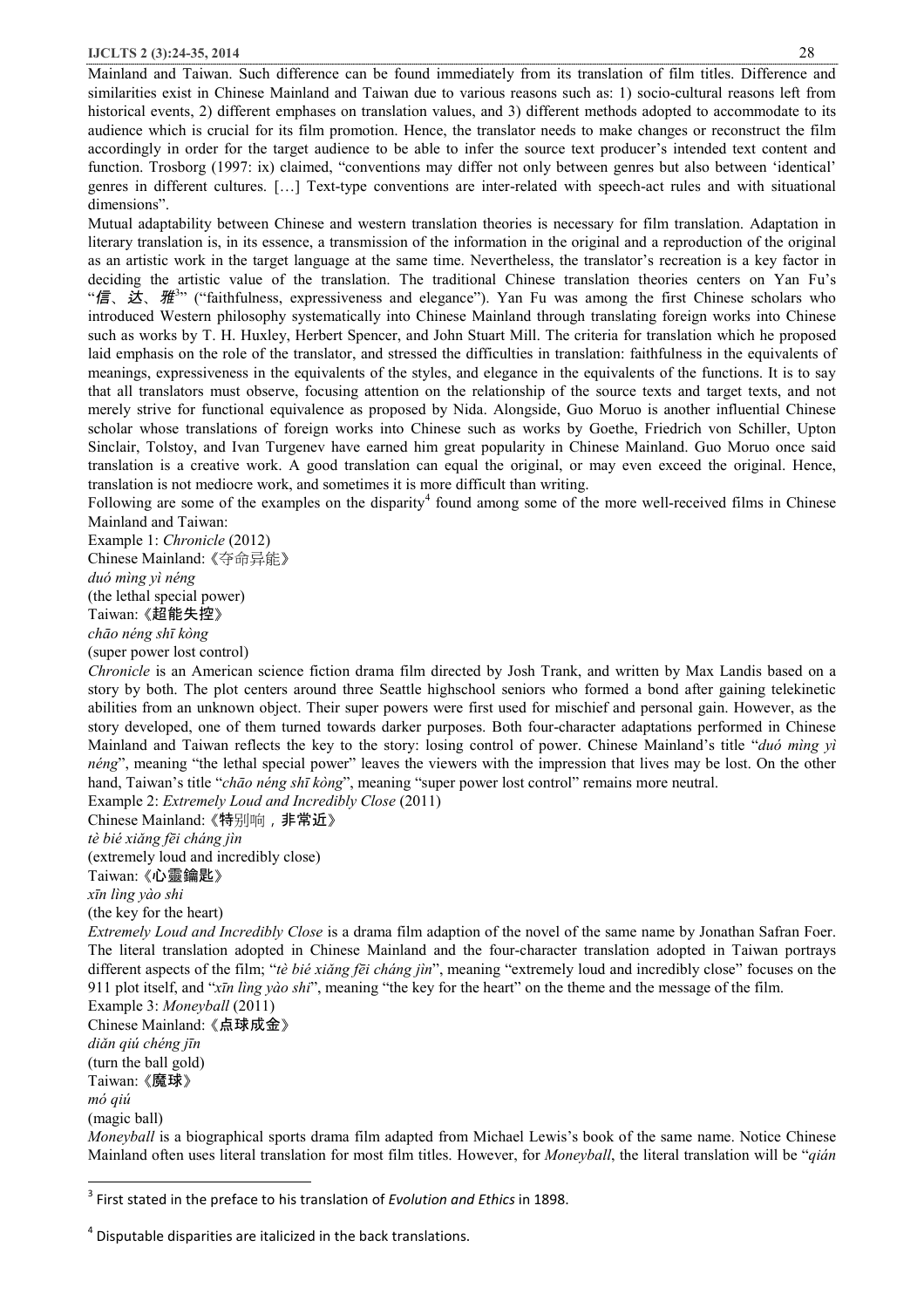*qiú or bì qiú*" 5 , meaning "money ball, currency ball" which would seem unnatural and awkward to its audiences. The title "*diǎn qiú chéng jīn*" is an adaptation of the Chinese idiom "*diǎn shí chéng jīn*" 6 , meaning "turn the stone gold". It is a direct translation which is more acceptable and comprehensible to the Chinese audiences, whereas Taiwan's "*mó qiú*", meaning "magic ball", again focuses on the theme and the message of the film.

Example 4: *The Curious Case of Benjamin Button* (2008)

Chinese Mainland: 《返老还童》

*fǎn lǎo huán tóng* 

(Rejuvenation)

Taiwan: 《班傑明的奇幻旅程》

*bān jié míng de qí huàn lǚ chéng* 

(The Fantasy Adventure of Benjamin)

*The Curious Case of Benjamin Button* is a fantasy drama film loosely based on F. Scott Fitzgerald's short story of the same name. Notice the four-character Chinese idiom literal translation "*fǎn lǎo huán tóng*", meaning "rejuvenation" adopted in Chinese Mainland is again rather deviated from the original title. It gives away the major details that spoil the viewing experience of the film. Meanwhile the translation "*bān jié míng de qí huàn lǚ chéng*", meaning "the fantasy adventure of Benjamin" used in Taiwan keeps the essence of the film, and is yet closer to the original title.

Example 5: *Live Free or Die Hard* (2007)

Chinese Mainland: 《虎胆龙威4.0》

*hǔ dǎn lóng wēi 4.0* 

(Tiger's Courage, Dragon's Power)

Taiwan: 《終極警探4.0》

*zhōng jí jǐng tàn 4.0* 

(The Ultimate Agent)

The *Die Hard* action film series was first released in 1988, directed by John McTiernan, written by Steve de Souza and Jeb Stuart adapted from the 1979 novel Nothing Lasts Forever by Roderick Thorp. *Live Free or Die Hard* (2007) was the fourth sequel. The others of the series were *Die Hard*, *Die Hard 2* (1990), *Die Hard with a Vengeance* (1995), *A Good Day to Die Hard* (2013). Notice both Chinese titles contain "4.0", the number of the sequel which did not appear in the original English title. The title in Chinese Mainland adheres to the common Chinese expression which contains "dragon" and "tiger"; both fierceful animals such as its appearance in 《卧虎藏龙》 7 (*Crouching Tiger, Hidden Dragon*) (2000). The title in Taiwan uses the term *zhōng jí*, meaning "ultimate"; a translation commonly found among thriller, horror, and action films in Taiwan; especially the ones that is starring Bruce Willis.

Example 6: *The Day After Tomorrow* (2004) Chinese Mainland: 《后天》

*hòu tiān* 

l

(The Day After Tomorrow) Taiwan: 《明天以後》 *míng tiān yǐ hòu* 

(After Tomorrow)

*The Day After Tomorrow* is an American science fiction disaster film by Roland Emmerich. The film depicts the catastrophic effects of global warming that results in series of extreme weather that ushers into global cooling and leads to a new ice age. The literal translation "*hòu tiān*", meaning "the day after tomorrow" in Chinese Mainland is a handy term for *The Day After Tomorrow*. On the other hand, "*míng tiān yǐ hòu*", meaning "after tomorrow" in Taiwan is not a term, but an explanation, an indefinite reference. Influenced by the traditional four-character idiom, the four-character translation adopted in Taiwan is more direct and descriptive. Both translations contain the connotation of a day or some day after tomorrow.

Example 7: *Pirates of the Caribbean: The Curse of the Black Pearl* (2003)

Chinese Mainland: 《加勒比海盗:黑珍珠号的诅咒》

*jiā lēi bǐ hǎi dào hēi zhēn zhū hào de zǔ zhòu* 

(Pirates of the Caribbean: The Curse of the Black Pearl)

Taiwan: 《神鬼奇航:鬼盜船魔咒》

*shén guǐ qí hang guǐ dào chuán mó zhòu* 

(The Curious Cruise of the Spirits: The Curse of the Ghost Pirate Ship)

*Pirates of the Caribbean: The Curse of the Black Pearl* is an American fantasy adventure film based on the "Pirates of the Caribbean" ride at Disney theme parks. It was directed by Gore Verbinski and produced by Jerry Bruckheimer. The story follows blacksmith Will Turner and pirate Captain Jack Sparrow as they rescue the kidnapped Elizabeth Swann from the supernatural, cursed crew of the Black Pearl captained by Hector Barbossa. The literal translation "*jiā lēi bǐ hǎi dào hēi zhēn zhū hào de zǔ zhòu*", meaning "pirates of the Caribbean: the curse of the Black Pearl" adopted in

<sup>&</sup>lt;sup>5</sup> q*ián qiú / bì qiú*; 钱球 / 币球; meaning "money ball, currency ball"

<sup>6</sup> *diǎn shí chéng jīn*; 点石成金; meaning "turn the stone gold"

<sup>7</sup> *wò hǔ hu cáng long*; 卧虎藏龙; Crouching Tiger, Hidden Dragon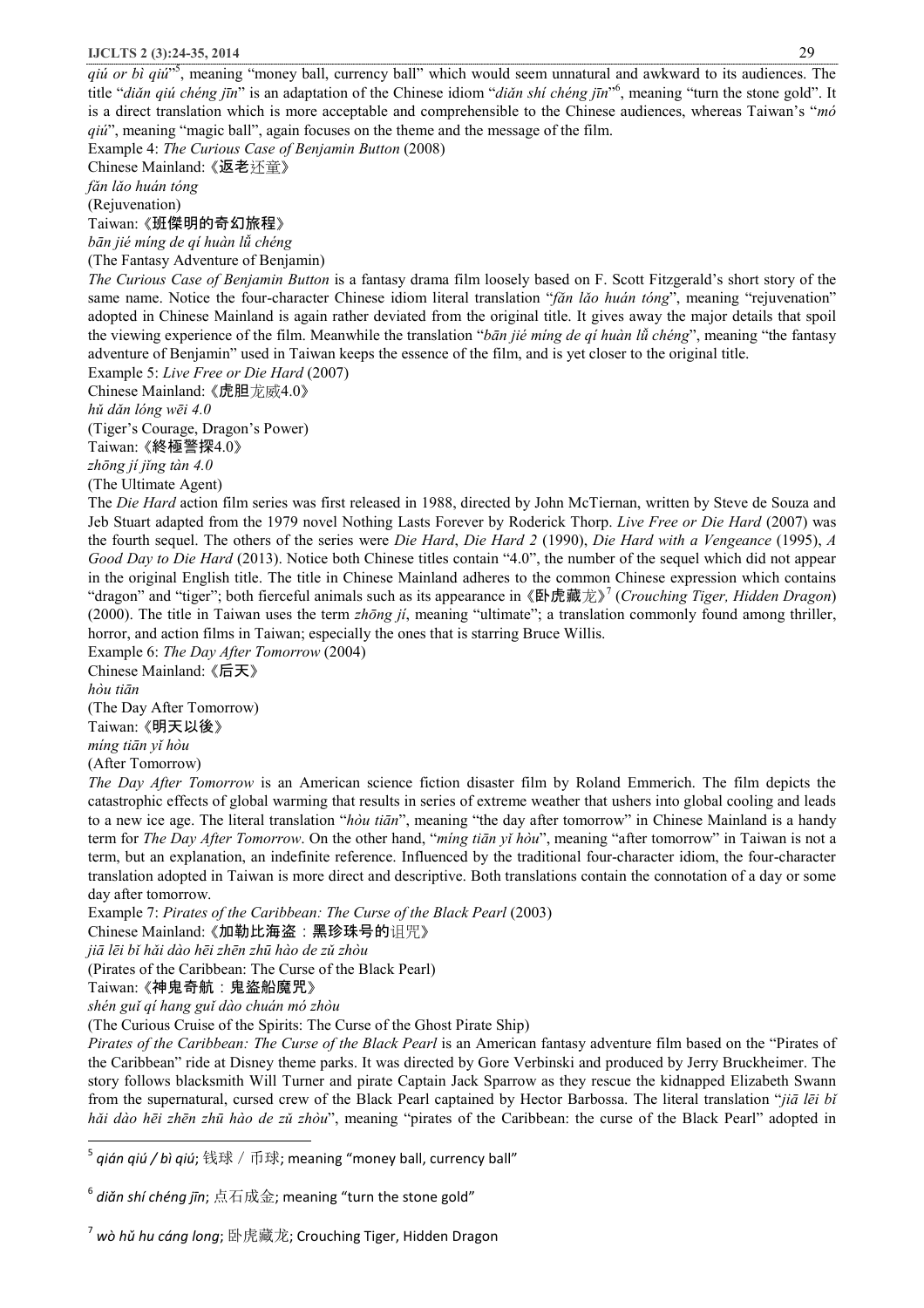Chinese Mainland is more like spoken Chinese meanwhile the free translation "*shén guǐ qí hang guǐ dào chuán mó zhòu*", meaning "the curious cruise of the spirits: the curse of the ghost pirate ship" adopted in Taiwan is more like written Chinese.

Example 8: *Catch Me If You Can* (2002) Chinese Mainland: 《我知道你是谁》 *wǒ zhī dào nǐ shì shéi*  (I Know Who You Are ) Taiwan: 《神鬼交鋒》 *shén guǐ jiāo fēng*

(When the Spirits Meet)

*Catch Me If You Can* is an American biographical crime drama film directed by Steven Spielberg. It is based on the life of Frank Abagnale, who at the age of eighteen, successfully performed cons worth millions of dollars by posing as a Pan American World Airways pilot, a Georgia doctor, and a Louisiana parish prosecutor. His primary crime was check fraud; he became so skillful that the FBI eventually turned to him for help in catching other check forgers. The two translations reflect two diverged psychology; the former "wǒ zhī dào nǐ shì shéi", meaning "I know who you are" implying that the suspect is openly recognized, and another "shén guǐ jiāo fēng", meaning "When the Spirits Meet" less obvious. Notice the translation "shén guǐ jiāo fēng", meaning "when the spirits meet" adopted in Taiwan adhered to the four-character tradition adapted from Chinese idiom.

Example 9: *The Mummy* (1999) Chinese Mainland: 《木乃伊》

*mù nǎi yī* 

(The Mummy)

Taiwan: 《神鬼傳奇》

*shén guǐ chuán qí* 

(The Legend of the Spirits)

*The Mummy* is an American adventure film written and directed by Stephen Sommers. The story centers on an archaeological dig at the ancient city of Hamunaptra in which a curse was unleashed, and the mummy of the dead High Priest Imhotep was reanimated. Chinese Mainland's literal translation "*mù nǎi yī*", meaning "the mummy" does not provide the viewers with any clues of the plot. Meanwhile, Taiwan's title adapted into "*shén guǐ chuán qí*", meaning "The Legend of the Spirits" leaves the viewers the impression of watching an adventurous journey involving spirits.

Example 10: *Titanic* (1997) Chinese Mainland: 《泰坦尼克号》 *tài tǎn ní kè hào*  (Titanic) Taiwan: 《鐵達尼號》 *tiě dá ní hào*  (Titanic)

*Titanic* is an American epic romantic disaster film by James Cameron. It is a fictionalized account of the sinking of the RMS Titanic. The story centers on Jack Dawson and Rose DeWitt Bukater, the couple from different social classes who fall in love aboard the ship during its ill-fated maiden voyage. The transliteration performed in Chinese Mainland "*tài tǎn ní kè hào*" is phonologically closer to the original title; while the translation "*tiě dá ní hào*" in Taiwan is phonologically more compact in the target language.

Example 11: *Independence Day* (1996) Chinese Mainland: 《独立日》 *dú lì rì*  (Independence Day) Taiwan: 《Id4星際終結者》 *Id4 xīng jì zhōng jié zhě* (Id4 The Interplanetary Terminator)

*Independence Day* is an American military science fiction film directed by German director Roland Emmerich. The story is about an alien invasion of Earth. A disparate group of people converged in the Nevada desert and participated in a last-chance counterattack on July 4. Chinese Mainland's literal translation "*dú lì rì*", meaning "Independence Day" does not provide the viewers with any clues of what the film might be about. Such translation intrigues the viewers' curiosity, and serves the commercial purposes for box office and film reception. On the other hand, Taiwan's adaptation "*Id4 xīng jì zhōng jié zhě*", meaning "Id4 The Interplanetary Terminator" gives the viewers the impression of a war. Notice Id4 stands for Independence Day of the United States of America which is on the fourth of July.

Example 12: *Ghost* (1990) Chinese Mainland: 《幽灵》 *yōu líng*  (Ghost) Taiwan: 《第六感生死戀》 *dì liù gǎn sheng sǐ liàn*  (The Sixth Sense Love Between Two Worlds)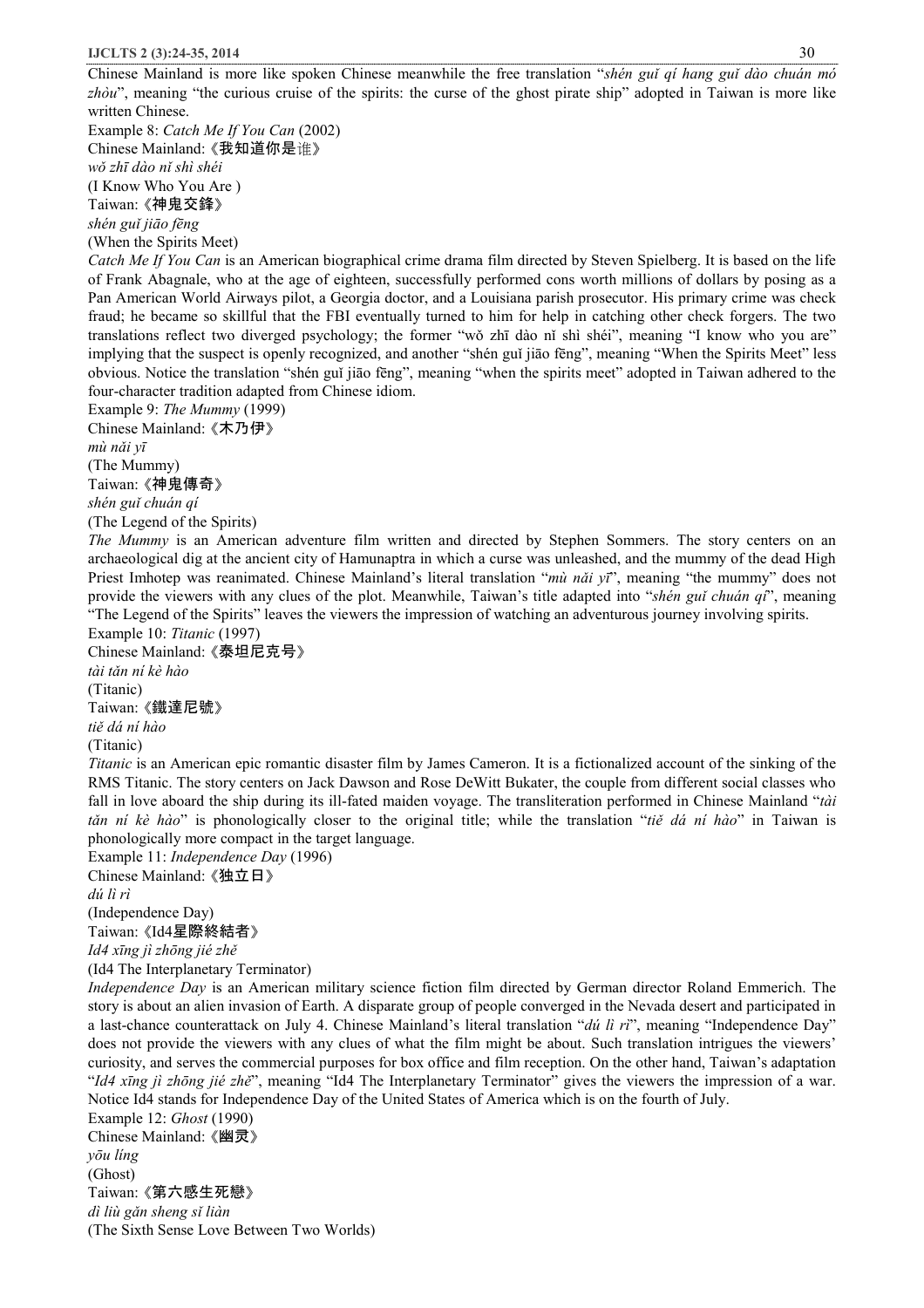#### **IJCLTS 2 (3):24-35, 2014** 31

*Ghost* is an American romantic fantasy film written by Bruce Joel Rubin and directed by Jerry Zucker. The story centers on a young woman in jeopardy and the ghost of her murdered lover who tries to save her with the help of a reluctant psychic. Chinese Mainland's literal translation "*yōu líng*", meaning "ghost" may lead the viewer to believe Ghost is a horror film instead of a romance film. Meanwhile, Taiwan's adaptation "*dì liù gǎn sheng sǐ liàn*", meaning "the sixth sense love between two worlds" reflects the key elements of the film.

*4.1 The Translation of Film Titles in Chinese Mainland* 

From the examples and their back translations, one may conclude that the film title translation norms in Chinese Mainland are more literal or direct; such as the case found in *The Mummy*. Literal translation, also known as word-forword translation or direct translation, is "ideally the segmentation of the source language text into individual words and target language rendering of those word-segments one at a time" (Baker, 2001: 125). Literal translation is the most common approach of translating proper nouns. If used properly, it could be an ideal and effective way of retaining the message of the source text while transmitting the message to the target audience.

Literal translation can be performed under the following circumstances. First, literal translation can be an appropriate strategy to apply since the constraints of time and space in subtitling do not allow translators to use superfluous words or sentences to explain or polish the translated sentences. Second, when the cultural or linguistic messages in the source language can be presented in the most possible way without bewildering the audience, literal translation is also attainable. Hence if a translator is asked to translate the following line from the film: "They were following orders from 10 Downing Street<sup>8</sup>", for most cases, the translator might choose to retain "They were following orders from 10 Downing Street." as it is.

Religious or spiritual terms are often omitted or overlooked in Chinese Mainland such as the case of *Ghost*. In film translation, "a culture-specific reference does not exist of itself, but as the result of a conflict arising from any linguistically represented reference in a source text which, when transferred to a target language, poses a translation problem due to the nonexistence or to the different value (whether determined by ideology, usage, frequency, etc.) of the given item in the target language culture" (Aixelá, 1996: 57). Culture-specific references of film translation are elements from the source culture which do not exist in the target community. It is integrated in the source culture, which reflect and carry the culture of the source community as a whole. Aixelá (1996) believes that a culture-specific reference can be identified only when supplied with reference of a particular source language and a particular target language.

There is always "some loss and distortion in verbal communication since no two interlocutors ever have exactly the same designative and associative meanings for the same phonological, lexical, grammatical, and discourse features" (Nida, 1993: 118), and film is a media for mass communication. Thus film translators should ensure that the target audience will not just only comprehend, but appreciate the foreign film in almost a similar way that the source text audience do. There is no absolute one to one correspondence between languages. Hence, Nida stressed, "equivalence can be understood in terms of proximity, i.e. on the basis of degrees of closeness to functional identity" (Nida, 1993: 117). Thus, Nida's theory of functional equivalence serves as a guideline for film translators for film translators' primer goal should always be striving to provide the target audience with a faithful, comprehensible, and natural translation.

Relevance theory explains the implicit inferences or second method of communication. It argues that people can communicate because people are capable of drawing inferences through one's behavior, and that inferences people make as hearers in a communication arise from the tacit expectation that the speaker follows the principle of relevance for "every act of ostensive communication communicates the presumption of its own optimal relevance" (Sperber and Wilson, 1986: 258). Achieving relevance is to allow the latest information to be transmitted within the context with the maximum contextual effect, on the basis of the least amount of effort in processing required to convey it. It claims that people instinctively react to an encoded message by considering information that it conceives to be relevant to the message. It suggests communication is inferential, where content is interpreted rather than decoded. It is less concerned with finding equivalences, and allows greater scope for variances between the source and target texts.

Relevance is also context-dependent. In 2000, Gutt claims that relevance theory offers theoretical foundations for "accounting for translation in terms of the communicative competence assumed to be part of our minds" (Gutt, 2000: 21). Gutt believes equivalence is not the most basic concept in translation. It is a special case of a more general notion of adequacy for "its domain is mental faculties rather than texts or processes of text production" (Gutt, 2000: 21). Thus, "there is no aspect of the original that will necessarily have to be preserved in translation […]" (Gutt, 2000: 16). It is the translator's aim to establish a pattern of norms needing to be retained in translation.

When should the translator omit the content? Leppihalme (1994:93) points out that "a translator may responsibly choose omission, after rejecting all alternative strategies, or irresponsibly, to save him/herself the trouble of looking up something s/he does not know". The common omission can be found regarding a song, an utterance, a redundant expression, a minor detail, the title of a character, or repeated phrases when the source language itself is dense. It is impossible to translate it in detail because doing so may result in subtitles that become too long and cause confusion and eye-tracking incompetency for the audience. Omission of the culture-specific content is made for the ease of the target audience when there is an absence of a corresponding carrier of a meaning component to that of the source text in the surface structure of the target text. It is also performed when the film translators do not have active competence in both the source and the target languages. Hence, the culture-bound references become omitted, and as a result, it becomes difficult for the target community who lacks the knowledge of cultural information to understand the culture-bound

l

 $^8$  10 Downing Street is the official site of the British Prime Minister's Office.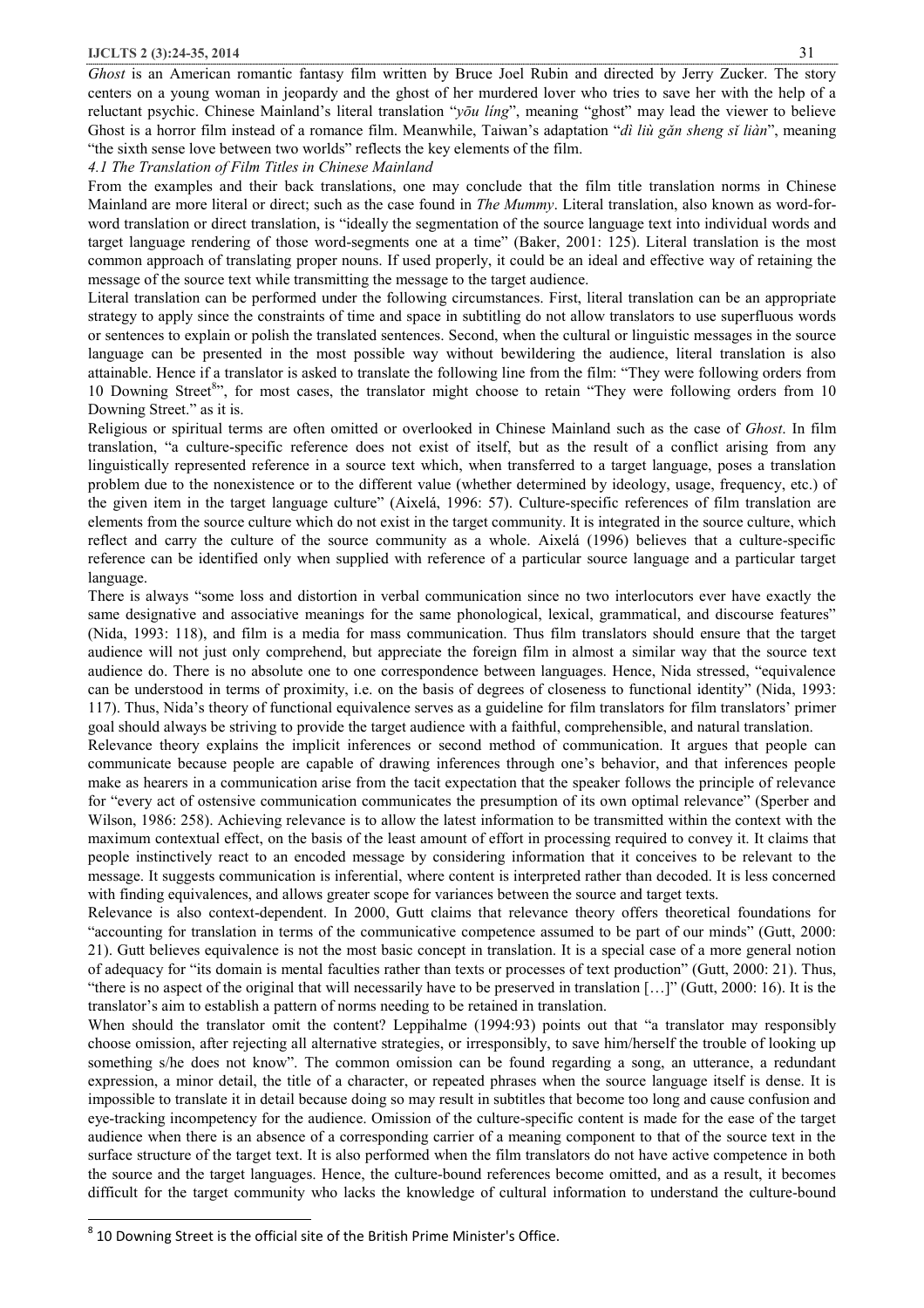contents. Thus, the sentence "They were following orders from 10 Downing Street." should be translated as: "They were following orders."

In Chinese Mainland, thriller, horror, and action films more favor the additional use of Chinese cultural terms, heroic animals: dragon, tiger, etc such as in the case of *Live Free or Die Hard* (2007)《虎胆龙威4.0》(*Tiger's* Courage, *Dragon's* Power). Addition is used when literal translation or adaptation cannot be applied. The translator tries to make up for the loss during the process of film translation through amplification. Translators add words when the original text requires explanation to help clarify implied meaning for the target audience. By amplifying and reshaping the sentence structure of the original message, the translated text could look or sound more viewer-friendly.

The key to addition is to add words to explicate the text without twisting or changing the original meanings. It is applicable when the dialogue in the source language is too succinct to use condensation, or that the meaning behind the original text cannot be fully conveyed through literal translation or paraphrasing. Hence, when the source text requires further explanation because some cultural meaning is not equivalent in the target language, addition is needed. Thus, "They were following orders from 10 Downing Street." should be translated as: "They were following orders from 10 Downing Street, the Prime Minister's House.", which includes an explanation of what is the "10 Downing Street". *4.2 The Translation of Film Titles in Taiwan* 

The film title translation norms in Taiwan seem to follow a more strategic recreation policy according to its genre. Films categorized under romance such as *Ghost* would often be translated as: *真情*,*真愛*(true love), *夜未眠* (sleepless night), and *生死戀* (love between two worlds). Adventurous films such as *The Mummy* would be translated as *神鬼* (spirits or devil & God) and *火綫* (fire line). Thriller, horror, and action films such as *Live Free or Die Hard* are in favored of*警探* (agent), *致命* (lethal), and*終極* (ultimate).

Film translation is a branch of literary translation which constantly undergoes the process of recreation. Recreation is a very complex and abstract concept. Holmes believes apart from the general tendency to favor domestication in translating texts at the linguistic level, there is also an opposing trend in favor of "historicizing and exoticizing in the socio-cultural situation" (Holmes, 1988: 49) among translators. A good recreation is the maximum incorporation of the culture-specific references of the source text into the target text. In order to accomplish this fusion, the film translator should have a complete command of the source language, and also acquire a profound knowledge on the culture and history of the source community.

Beauty stems from creation. Recreation is frequently adopted in film translation due to the wide variety of the target audience. It is therefore the film translator's duty to produce a viewer-oriented comprehensible version because the purpose of recreation is not just to reproduce the film faithfully, but to reproduce the artistic reality embodied in the film. Therefore, the focus of translation is not solely on the language, but artistic reality. The aesthetic value of a film translation depends on how film translators artistically recreate and fill up the cultural gap. However, this creation is a kind of special artistic recreation which should be based upon the author's creativity. The translator neither submits to the original text, nor translates freely without considering the original text. The translator tries to make alteration within the given space of the overlapping parts of the source text and target text.

In film translation, when performing the translation of terms with foreign characteristics, translators tend to adopt the creative approach. By creating a new term, the translator is able to convey more vivid ideas. Hence, translators should do the creative work when there are no conventional expressions to borrow or similar expressions to be adapted from English.

During the course of translating, the translator often develops his or her subjectivity when he or she interprets the original utterances as a reader and scholar. The translator's linguistic choices and pragmatic translation methods must focus on delivering the original messages without putting the audience to unnecessary processing effort in achieving the contextual efforts in the interpretation.

It is critical for the translator to consider the values and customs of the target language, which is not an isolated phenomenon but an integral part of a culture. One of the most important factors that determine a translation purpose is the intended audience in the target language and culture for communicative needs. Therefore, the translators should adopt the viewer-oriented principle in order for the target audience to fully understand the film in its original language. A possible recreation of the sentence: "They were following orders from 10 Downing Street." could be: "They were following orders from the *Big Brother*.", which in English, is a fictional character created by George Orwell in *1984*; and in Mandarin stands for an elder brother, or chief.

In film translation, similar cultural setting is transferred by the translator from the source culture into the target culture. Chinese Mainland and Taiwan clearly have very different policies for the translation of film titles. Translators across the Strait follow different translation conventions for the translations. Chinese Mainland's translations tend to be more literal, and some times may be word-by-word direct translations without considering the commercial impact. Whereas, Taiwan's translations often adhere to the four-character convention, and often is consisted of catchy expressions or idioms that produce commercial effect. In general, in order to perform good translations of the film titles for the viewers, when performing the translation, the translators should try to maintain the transposition of the cultural loaded terms at the discourse and textual levels, accommodate the target readership environment and their logic and thinking patterns in order to create its commercial value. Meanwhile, the organization of the linguistic expression must be adapted to accommodate target readership thinking patterns. Gutt proposes that:

Thus, if we ask in what respects the intended interpretation of the translation should resemble the original, the answer is: in respects that make it adequately relevant to the audience, that is, that offer adequate contextual effects; […] it should be expressed in such a manner that it yields the intended interpretation without putting the audience to unnecessary processing effort (Gutt, 2000: 107).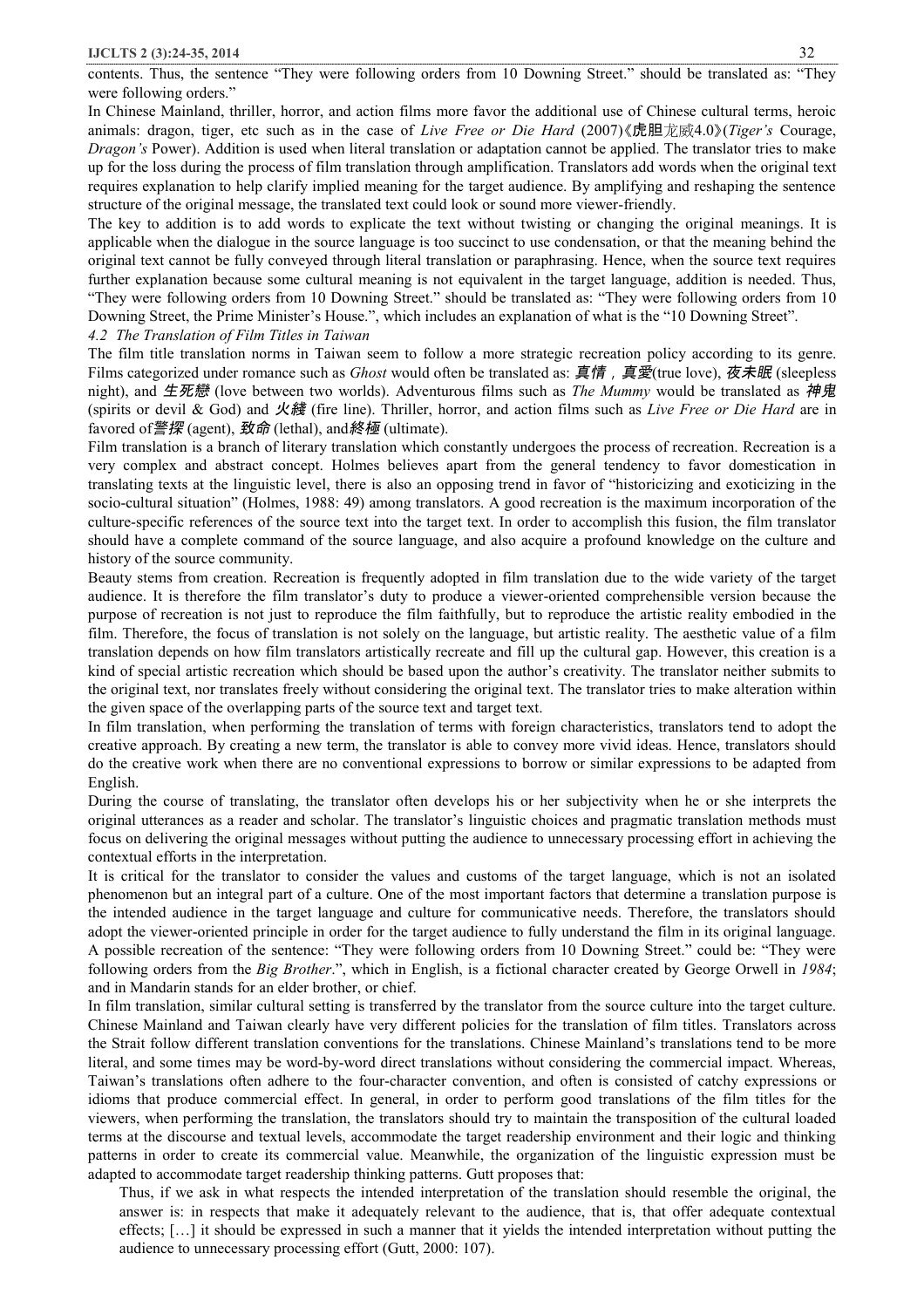# **5. Problems and Challenges**

Mistranslation occurs when the translator attempts to recreate excessively without taking the original text into consideration. It is a mistreatment of the original text and this would fail to convey the original message of the film to the target audience. As stated by Gutt (2000: 113), the translator "does not have direct access to the cognitive environment of his audience [...] all he can have is some assumptions or beliefs about it". Such mistreatment is mainly caused by the translator's language deficiency and the lack of cultural and historical knowledge. Therefore, in order to avoid mistranslating, translators are demanded to acquire not only complete fluency of the source language, but also has to have sufficient knowledge on the culture and history of the source language.

In the translation of the film title of *Catch Me If You Can* (2002), the translators in Chinese Mainland and Taiwan clearly took very different approaches. The translator in Chinese Mainland translated the title into *我知道你是谁* (I Know Who You Are), which is a disputable translation because the officers do not necessarily have the clue to the identity of the suspect. Hence, such mistranslation may mislead the audience into believing that there is a clear target that the officers are after. However, on the other hand, the translation of the same title across the Taiwan strait is*神鬼交鋒* (When Devil Meets God). This translation does not identify the two sides, but rather gives an overview of the tension between them. Furthermore, the translation strategy in Taiwan used the term*神鬼* (spirits or devil & God) which is very common.

Which method should be adopted for film translation when it comes to the transmission of culture-specific terms? The choice depends on the culture-specific terms themselves, but mutual adaptability between the methods is necessary for film translation. Different translation theories must be applied to different texts in a film. Film translation is a way of transmitting, distributing, and regulating cultural capital. The ultimate purpose of translation is the transfer of the source information to its receivers. Therefore, the latest information must be transmitted within the source context with the maximum contextual effect on the basis of the least amount of effort in processing required to convey it. Thus in order to create a harmonious film translation favored by the target audience, functional equivalence, relevance theory, and reception theory must all be taken into account by translator during the translation process to produce an optimal version, deliver the culture-specific content, and to deal with cultural differences. Merely by applying literal translation with regards to adequacy, the essence of the film can be lost, and the message may fail to be delivered to the audience.

According to Baker (2001), the descriptive translation studies and the pure theoretical translation studies have the character of being non-language-specific, and the similarity of the development of some translation theoretic compatibility. Thus, they emphasize the integrative characteristics of translation. Therefore, it is only when the translator has maintained these qualities with the bonding of the methods aforementioned can the film translation be truly adequate and viewer-friendly.

The phenomenon of low quality translation can be attributed to the following reasons. Translators across the Strait do not have a set of universal criteria or principles to follow, and have simply work by convention during film translation. Furthermore, the key factor in film translation is time limit. Unlike translating a foreign novel, the task of film translation is rather more urgent due to the audience's demand of the latest films displayed internationally. One amateur may be given a longer period of time to translate a book written in a foreign language, while a professional film translator must complete his or her work under the pressure of tight deadlines; often at a short notice. The film translators in Chinese Mainland and Taiwan today are often hired by the film distributors on a case-by-case basis. Most of them are not exclusive professional translators of the film industry, and remain anonymous to the public. Furthermore, studies in the field of film translation cannot keep pace with the popularity and prosperity of foreign films, and there are no systematic guidelines to follow.

Untranslatability is a common problem which every translator must face. It is a property of a text, wherein one language has no equivalent counterparts in another language. A text that is considered to be untranslatable is sometimes a *lacuna*, or a lexical gap. Meaning, there is no direct equivalence between the text in the source language and another text in the target language. According to Catford (1965), there are two forms of untranslatability: cultural untranslatability and linguistic untranslatability. Cultural untranslatability is often found in culture-specific terms, while linguistic untranslatability often has to do with the aesthetic elements found in an expression. However, a translator with a good command of bilingual abilities and bicultural awareness can resort to a number of translation procedures for compensation. The purpose of translation is to communicate, and the degree of difficulty of translation depends on the nature of the text and the translator's abilities. Therefore, in order to serve the function of communicating and bridging the gaps between different language communities, the film translator should try to retain the original spirit of the film so that the message in the source language could be passed onto the target audience, and the culture-specific contents could be transformed into that of the equivalent known to the target audience.

According to Newmark (1988: 46), adaptation is the freest form of translation, which is used mainly for plays and poetry wherein the themes, characters, plots are usually preserved, and the source language culture is converted to the target language culture and the text is rewritten.

In film translation, it is also often necessary and useful to use the method of paraphrasing, especially when there is no linguistic form or cultural equivalence in the target language to express the exact messages in the source language. Paraphrasing is "a term for loose rewording, saying something in your own words" (Baker, 2001: 166). Instead of translating the source language word-for-word, paraphrasing allows translators to translate more freely by explaining the original words or phrases based on the context with the use of the target language. Alongside, paraphrasing can also be applied in the translating of metaphors or allusions because annotation makes the translated text wordy. Not being able to entirely transfer the message of the source text to the target language, paraphrasing sometimes may lead to a loss of the original flavor. However, it can still generate a certain degree of resemblance.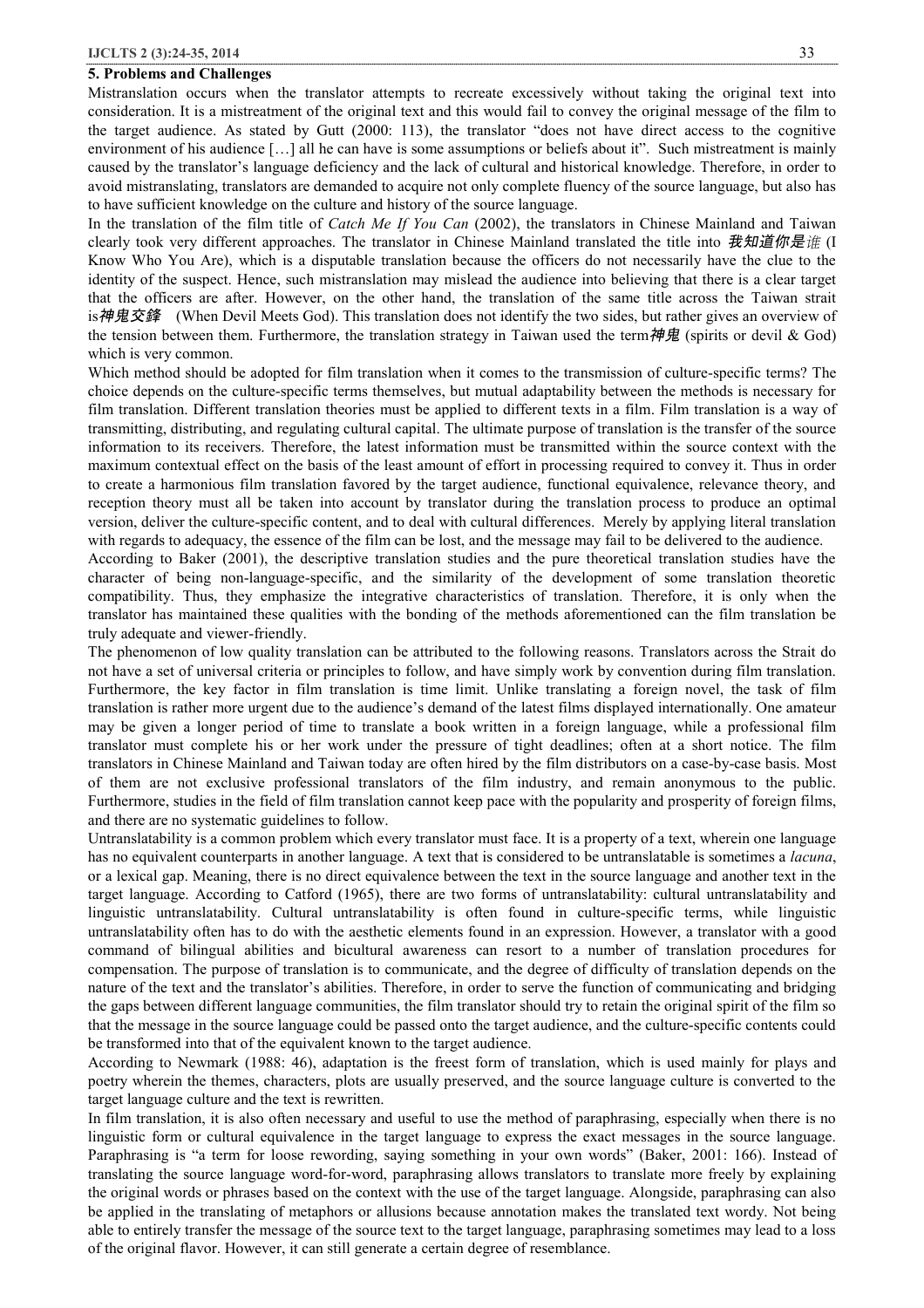# **6. Conclusion**

Film translation is a viewer-oriented activity. As the appreciation of films becomes a globalized activity, films become more and more influential for spreading culture-specific values, ideas, and information than ever. The purpose of film translation is to transfer the culture that underlies in the message of the film language, and to attract the audience by presenting the aesthetic value and thus amplify the business value of the film. Film translation has enhanced the exchange between different languages and cultures. The requirements of intercultural communication can often be best solved by close adhesion to established translation theories and suggested methods. The more precise the translation is, the more authentic the translation will be. The translation chosen by film translators will greatly contribute to the reception of a source language by the target culture. Therefore, the training of film translators under such context is extremely important.

Variance in form should be a conscious accommodation of the thinking patterns of the target language audience reflecting the receptor's logic and cognitive structuring. Idioms, parodies, proverbs, puns, and slangs of the source language must be translated accordingly into the target language, and the culture-specific words must be carefully treated. The combination of the different translation methods would aid the perception of the viewer, along with the integrative characteristics of translation theories will help preserve specific cultural appeal and transmit it to the target audience.

Generally, this paper has given an overview of the film translation across the strait. It presents several new aspects for the study of film translation. The primitive translation methods discussed could serve as fundamental principles for film translation. Alongside, the analysis of the application of the different translation methods shows the need for wellcombined translation methods.

Viewing a foreign film that has undergone translation is always both subjective and objective. The relevance theory fails to account for the text function of expanding the viewers' understanding. Viewers could hold their own ideas and values gained from their personal experiences, but still at the same time gaining new understanding through the film.

Film translators will continue to face the challenge of preserving specific cultural appeal and transmitting it to the target community due to the scarcity of translation resources. The translation chosen by film translators will greatly affect the reception of a source language in a target culture. Therefore, it is important to have an accurate, brief, and vieweroriented translation. It is the translator's role to formulate a translation that is viewer-oriented, which includes what is vital under the constraints of time and space by maintaining the harmonious balance between sounds and visuals in film translation so that the wide variety of audience can comprehend.

Film will continue to be one of the most well received media for cultural transfer. As more exchanges take place, the demand of good film translation will increase. In order to produce high quality and efficient film translations, studies of developing common translation methods should be developed in order to produce universal film translation strategies.

### **References**

Aixelá, J. F. (1996). Culture-specific Items in Translation. In Alvarez, R., & Vidal, M. C. *Translation, Power, Subversion*. Clevedon: Multilingual Matters Ltd.: 52-78.

Baker, M. (1992). *In Other Words: A Coursebook on Translation*. London and New York: Routledge.

Baker, M. (Ed.). (2001). *Routledge Encyclopedia of Translation Studies*. London and New York: Routledge.

Catford, J.C. (1965). *A Linguistic Theory of Translation*. London: OUP.

Chen, S-J. (2004). Linguistic Dimensions of Subtitling. Perspectives from Taiwan. *Meta: Translators' Journal, 49(1)*: 115-124.

Dollerup, C. (1974). On Subtitles in Television Programmes. *Babel, 20(4)*: 197-202.

Gambier, Y. (2003). Screen Transadaptation: Perception and Reception. *The Translator, 9(2)*: 171-190.

Gottlieb, H. (2000). *Screen Translation: Six studies in Subtitling, Dubbing and Voice-over*. Copenhagen: Center for Translation Studies, University of Copenhagen.

Guo, M. (1984). *Lun Wenxue Fanyi Gongzuo, Fanyiyanjiu Lunwenji* (On Work of Literary Translation. Collected Papers on Translation Studies) (1949-1983). Beijing: Foreign Language and Research Press.

Gutt, E-A. (2000). *Translation and Relevance: Cognition and Context* (2nd ed.). Manchester: St. Jerome Publishing. Holmes, J. S. (1988). Translated! Papers on Literary Translation and Translation Studies. *Approaches to Translation Studies, 7*. Amsterdam: Rodopi.

Jakobson, R. (1959). On Linguistic Aspects of Translation. In Brower, R. A. *On Translation*. Cambridge, MA: Harvard University Press: 232-239.

Kovačič, I. (1994). Relevance as a Factor in Subtitling Reductions. In Dollerup, C., & Lindegaard, A. *Teaching Translation and Interpreting 2*. Amsterdam and Philadelphia: John Benjamins: 245-251.

Leppihalme, R. (1997). *Culture Bumps: On the Translation of Allusions*. Helsinki: Clevedon: Multilingual Matters Ltd. Li, Y. (2001). Strategies for Translating Subtitles. *Chinese Translators Journal, (4)*: 38-40.

Liu, M. (1999). *Dangdai Fanyi Lilun* (Contemporary Translation Theories). Beijing: China Translation & Publishing Corporation.

Nedergaard-Larsen, B. (1993). Cultural-bound Problems in Subtitling. *Perspectives: Studies in Translatology, 1(2)*: 207-241.

Newmark, P. (1988). *A Textbook of Translation*. New York and London: Prentice Hall.

Nida, E. A. (1964). *Towards a Science of Translating*. Leiden: E.J. Brill.

Nida, E. A. (1993). *Language, Culture and Translating*. Shanghai: Shanghai Foreign Language Education Press.

Qian, S. (2004). The Present Status of Screen Translation in China. *Meta: Translators' Journal, 49(1)*: 53-58.